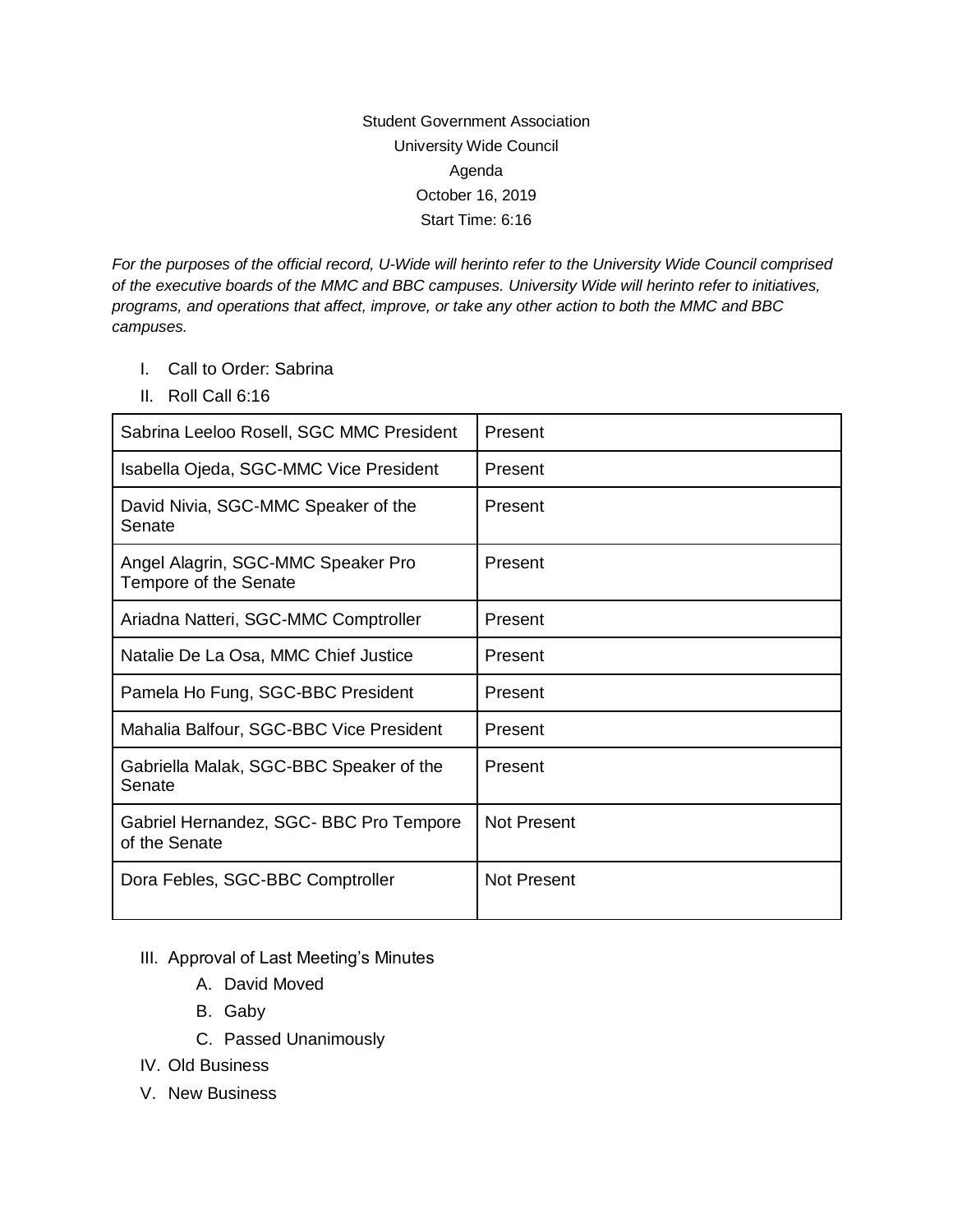- A. United Way SGA
	- 1. SGA is asked to participate in the United Way Campaign
	- 2. A&S dollars are not used
	- 3. Time Frame
		- 1. End of the semester, December
- B. FSA Rally in Tally
	- 1. Legislative Agenda
		- 1. Housing instability among college students
			- a. FIU committee
		- 2. Textbook affordability (reduce the tax on textbooks)

Vote to earmark \$6000 For the utilization on FSA Rally In Tally

Second Achieved

| Sabrina Leeloo Rosell, SGC MMC President                    | Y |
|-------------------------------------------------------------|---|
| Isabella Ojeda, SGC-MMC Vice President                      | Y |
| David Nivia, SGC-MMC Speaker of the<br>Senate               | Y |
| Angel Alagrin, SGC-MMC Speaker Pro<br>Tempore of the Senate | Y |
| Ariadna Natteri, SGC-MMC Comptroller                        |   |
| Natalie De La Osa, MMC Chief Justice                        |   |
| Pamela Ho Fung, SGC-BBC President                           | Y |
| Mahalia Balfour, SGC-BBC Vice President                     | Y |
| Gabriella Malak, SGC-BBC Speaker of the<br>Senate           | Y |
| Gabriel Hernandez, SGC- BBC Pro Tempore<br>of the Senate    |   |
| Dora Febles, SGC-BBC Comptroller                            |   |

*Motion Passes 7-0-0*

- C. Swimming and Diving partnership
	- 1. Activation on BBC to drive attendance to the swimming
	- 2. Participation form the team on FIU's Campus
- D. Veteran Affairs
	- 1. Bring Veterans affairs over to BBC to increase service to the community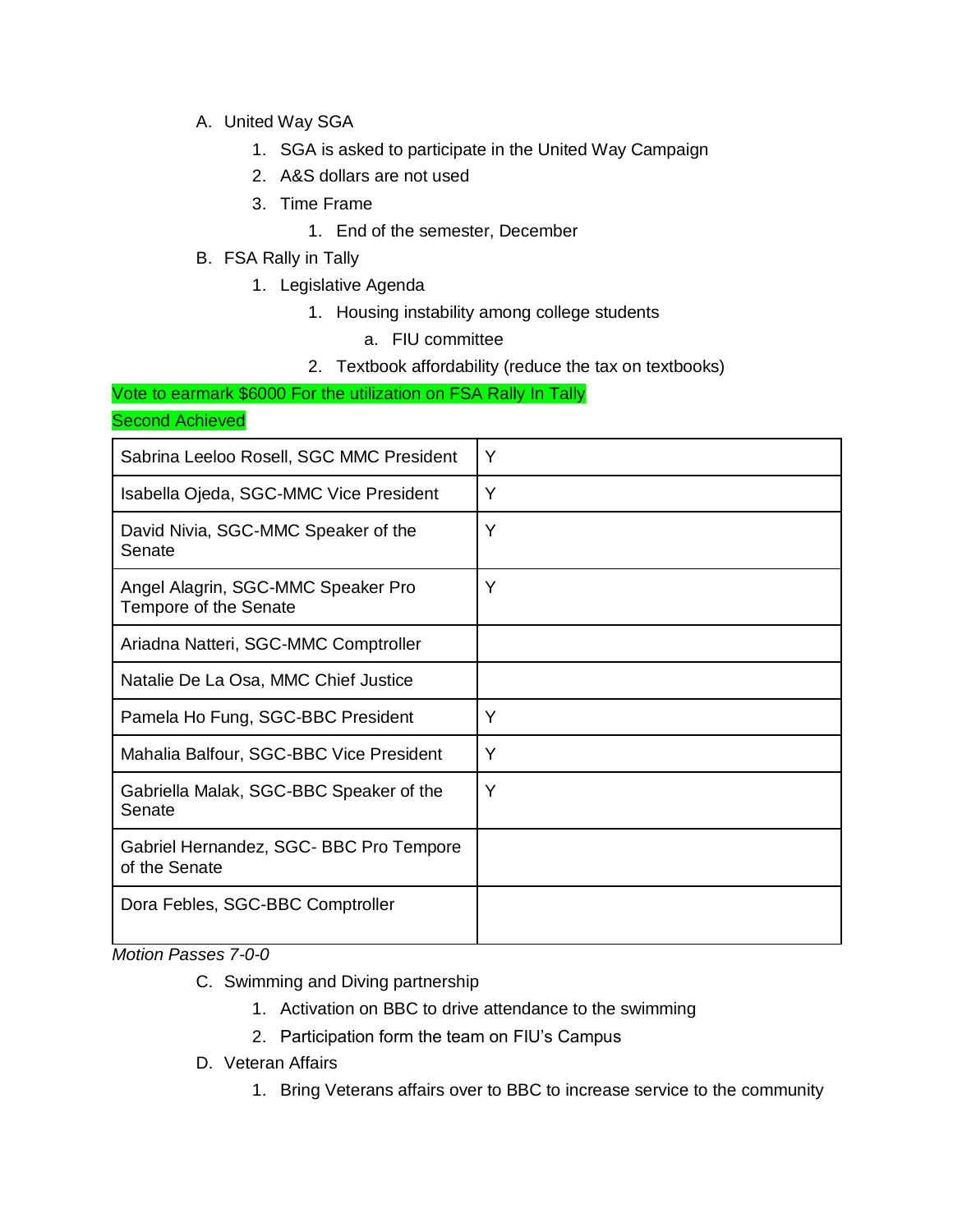- 2. Connect Dir. Veterans affairs with Gabriella
- E. First Generation Celebration Funding
	- 1. Meeting with Dora
		- 1. First Generation Scholarship event Request
			- a. Fund the program through U-Wide
			- b. Agreed

Motion to earmark \$1000 for First Generation Scholarship Program event request **Second** 

| Sabrina Leeloo Rosell, SGC MMC President                    | Y |
|-------------------------------------------------------------|---|
| Isabella Ojeda, SGC-MMC Vice President                      | Y |
| David Nivia, SGC-MMC Speaker of the<br>Senate               | Y |
| Angel Alagrin, SGC-MMC Speaker Pro<br>Tempore of the Senate | Y |
| Ariadna Natteri, SGC-MMC Comptroller                        |   |
| Natalie De La Osa, MMC Chief Justice                        |   |
| Pamela Ho Fung, SGC-BBC President                           | Y |
| Mahalia Balfour, SGC-BBC Vice President                     | Y |
| Gabriella Malak, SGC-BBC Speaker of the<br>Senate           | Y |
| Gabriel Hernandez, SGC- BBC Pro Tempore<br>of the Senate    |   |
| Dora Febles, SGC-BBC Comptroller                            |   |

*Motion Passes 7-0-0*

- VI. Panther Power and Cross campus collaboration on panther block party and University wide initiatives.
	- A. Discussion about funding priorities across campuses
- VII. Move to vote on UB 3601 for introduction into the governing documents
	- A. Second Achieved
	- B. Motion passed with Unanimous Consent
- VIII. Motion to Close the Meeting
	- A. Second: Achieved